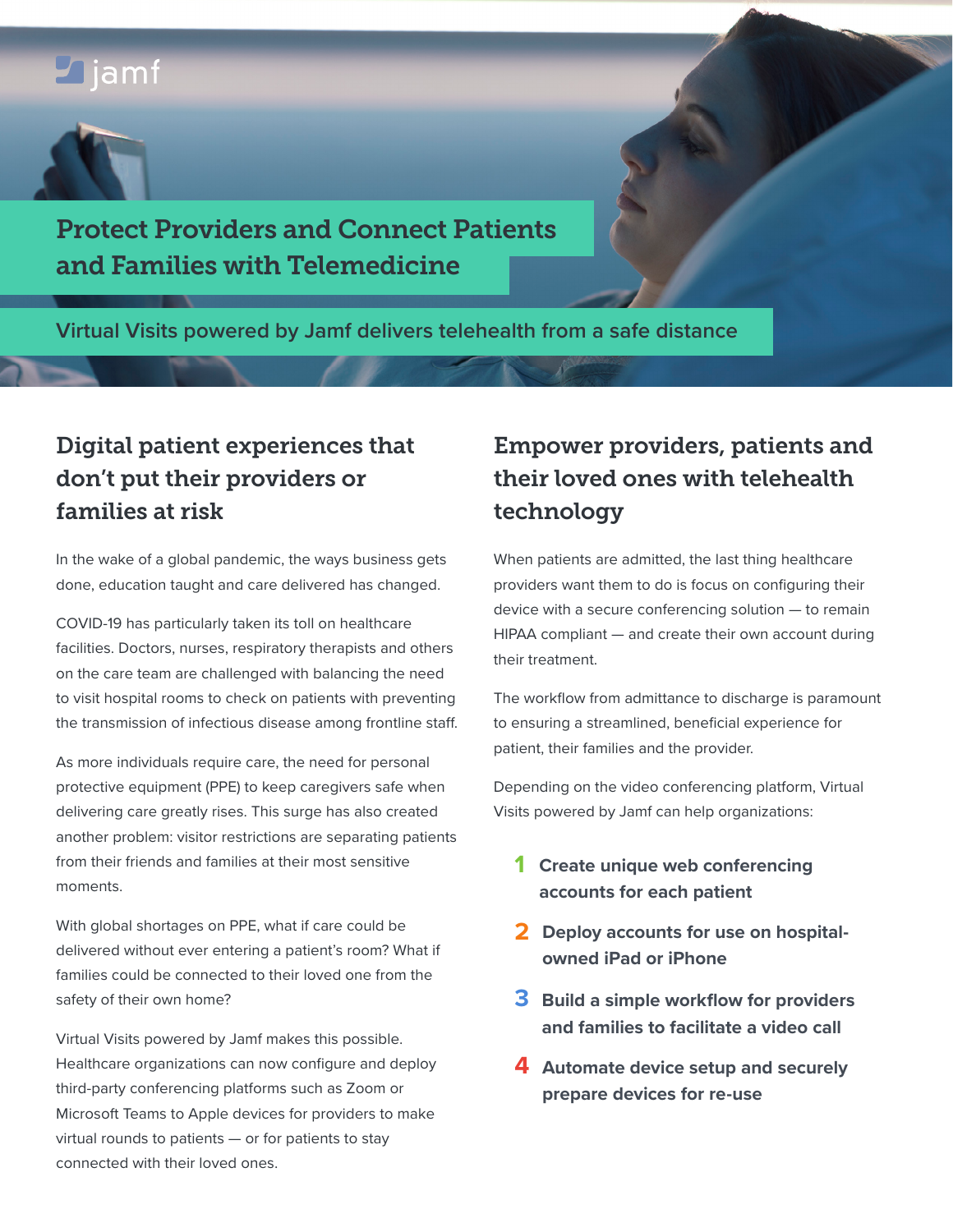### How Virtual Visits work



#### **Create unique web conferencing accounts B for patients**

Jamf Pro — the standard for Apple device management — triggers an automated workflow to create unique, secure and randomized accounts with a third-party video conferencing platform. The patient's account is then stored for each call, greatly simplifying the complexity of account creation, logins and eliminates the need for patients to remember passwords.

### **Deploy accounts for use on hospitalowned iPad or iPhone**

Once video conference accounts are stored in Jamf Pro, they are set up for use on the patient's device, so their provider or family member can initiate a video call.

Some conferencing apps can be pre-configured in Jamf Pro to support auto-login when the app is first launched. For others, a web app that displays the temporary patient account information can be installed, which the care team uses for a one-time login in the conferencing app. Once the patient is logged in, they can receive in-app notifications on the device.

For other scenarios, Jamf Pro can install a one-tap "Meet Now" web app on the patient's device. Once tapped, this web app will auto-join the patient's meeting in the video conference app\*.

#### **Build a simple workflow for providers and**   $\sqrt{888}$ **families to initiate a video call**

To initiate a meeting, doctors, nurses or other clinical staff can access the video conference directory from their Mac, PC or mobile device and search the directory by the patient's room number. Once located, they simply select to begin the call. This will launch the appropriate conferencing platform and auto-join the patient's meeting. For patient to family video calls, the "Meet now" web app can be configured to share the unique meeting link to patient families and loved ones via email. Once they open the link in their inbox, they will be prompted to join the meeting or download the required app.

*\* For scenarios where the patient is using the "Meet Now" web app, the provider or family would remotely notify the patient when it's time to join. Although Jamf Pro configured a one-tap join, the patient is not logged into an account, and cannot receive in-app notifications.*

### **Automate device setup and securely**   $\mathbb{Z}$ **prepare devices for re-use**

Jamf Pro integrates with [Apple Business Manager](https://www.jamf.com/solutions/technologies/apple-business-manager/) and [Apple School Manager](https://www.jamf.com/solutions/technologies/apple-school-manager/) so you can automatically enroll and configure new or existing Apple devices remotely. Get hundreds of devices configured, managed and deployed in minutes.

When devices need to be prepared for re-use, [Healthcare](https://marketplace.jamf.com/details/jamf-healthcare-listener/)  [Listener](https://marketplace.jamf.com/details/jamf-healthcare-listener/) — an EMR integration to Jamf Pro — can automatically erase iOS, iPadOS and tvOS devices based on patient events such as discharge or transfer. For devices that may change locations, or for a user-driven erase workflow, Jamf Reset can be used to wirelessly refresh iOS and iPadOS devices in a few taps.

Then, when the device automatically re-enrolls to Jamf Pro, dependent on video platform, the conferencing account can also be refreshed.

For scenarios where video conferencing is the only purpose of the device, the account can be refreshed without the device being erased at all.

Regardless of the workflow, this process can happen for each and every patient to ensure utmost patient privacy and security.